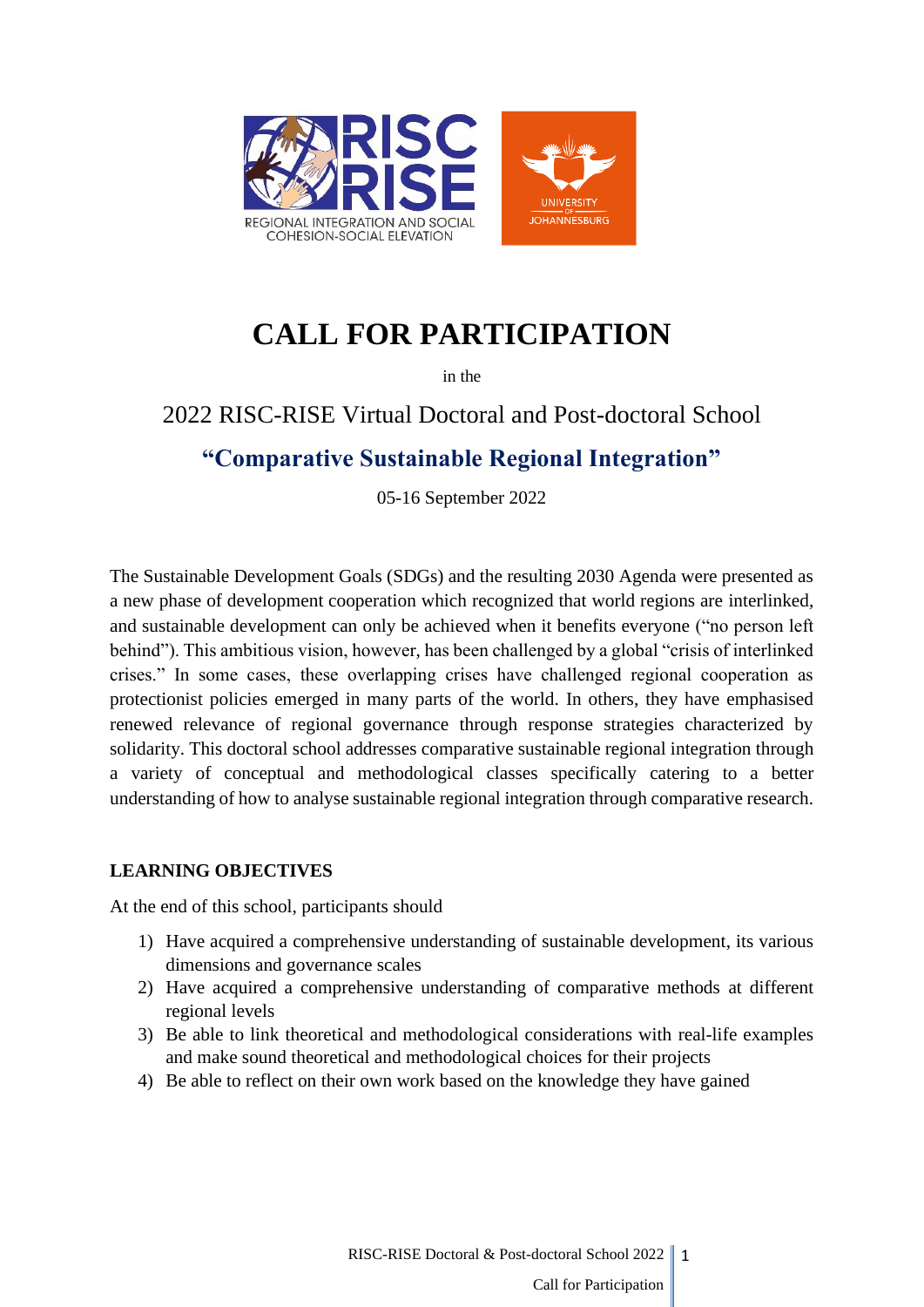## **APPLICATION PROCEDURE**

We invite doctoral and post-doctoral researchers to apply for this school. If you are interested in participating, please send the following information to  $info@rise$ .rise.org :

- 1) Name and affiliation
- 2) Title of doctoral dissertation or research project
- 3) Abstract (max. 200 words)
- 4) Short explanation of how your topic fits the school (max. 200 words)

Deadline for application is **30 June 2022.**

## **PRELIMINARY PROGRAMME & SPEAKERS**

The doctoral school will take place *virtually* via Webex from 05-16 September 2022. The organizers will send the meeting details to all registered participants prior to the beginning of the school.

The school combines conceptual and methodological approaches to analyze sustainable development and comparative regionalism. This is complemented by practitioners talks and practical skills trainings. This year, we plan to include several round-table discussion to provide participants with different perspectives and positions on various topics related to sustainable development. Internationally recognized experts from different world regions will provide training (see schedule and tentative list of teachers below).

Each day is split into two sessions: 2:30pm-4:30pm CET & 4:45pm-6:15pm CET

**Tentative schedule** (minor changes might still occur)

| Day 1                                                                         | Day 2                                                                               | Day 3                                                                    | Day 4                                                       | Day 5                                                                                                                            |
|-------------------------------------------------------------------------------|-------------------------------------------------------------------------------------|--------------------------------------------------------------------------|-------------------------------------------------------------|----------------------------------------------------------------------------------------------------------------------------------|
| Introduction:<br>Regionalism and<br>Sustainable<br>Development<br>Harlan Koff | Climate Justice<br>Patrick Bond                                                     | Social<br>Development<br>Claudia Puerta                                  | Development<br>and Technology<br>roundtable<br>Speakers tbc | <b>Practical Skills</b><br>Training:<br><b>Ethics</b><br>Carmen Maganda<br>&<br><b>Mental wellness</b><br>Leila Abdool<br>Gafoor |
| Feedback on<br><b>Student</b><br><b>Presentations</b>                         | Practitioner<br>Experience:<br>Finance for<br><b>Climate Change</b><br>Sara Tolonen | Practitioner<br>Experience:<br>Grassroots<br>perspectives<br>Speaker tbc | Feedback on<br><b>Student</b><br><b>Presentations</b>       | <b>Practical Skills</b><br>Training:<br><b>Time</b><br>management &<br>leadership<br>Speaker tbc                                 |

**Week 1** (05-09 September)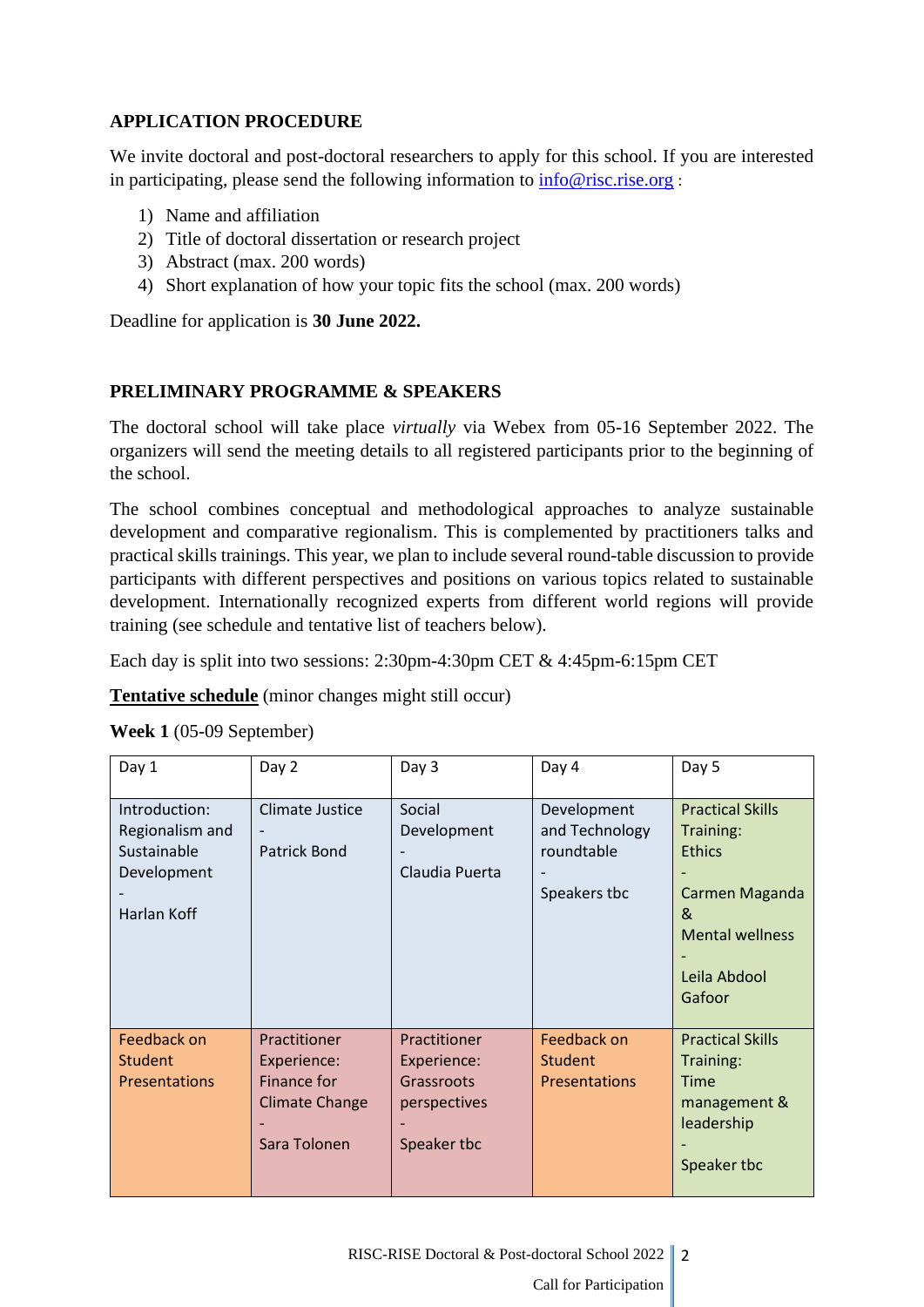**Week 2** (12-16 September)

| Day 6                | Day 7               | Day 8                | Day 9                  | Day 10         |
|----------------------|---------------------|----------------------|------------------------|----------------|
|                      |                     |                      |                        |                |
| Poverty and          | Diversity &         | Migration            | <b>Regional Human</b>  | Regional food  |
| Inequality           | inclusion           | roundtable           | security               | systems        |
|                      | roundtable          |                      |                        |                |
| Conchita             |                     | Chris Nshimbi        | Ken Masujima           | Camilla Adelle |
| D'Ambrosio           | Shahana Rasool,     | (other speakers      |                        |                |
|                      | Natasha Mortley,    | tbc)                 |                        |                |
|                      | <b>Ieva Skubina</b> |                      |                        |                |
| Feedback on          |                     | Feedback on          | Trade and              | Reflection     |
| <b>Student</b>       |                     | <b>Student</b>       | sustainability         | session        |
| <b>Presentations</b> |                     | <b>Presentations</b> |                        |                |
|                      |                     |                      | <b>Brendan Vickers</b> |                |
|                      |                     |                      |                        |                |

**Tentative list of teachers** (minor changes might still occur)

| <b>Dr. Brendan Vickers</b><br>Head of International Trade Policy, Commonwealth Secretariat,<br>London                                                                                                                                                      |  |
|------------------------------------------------------------------------------------------------------------------------------------------------------------------------------------------------------------------------------------------------------------|--|
| Dr. Camilla Adelle<br>Senior Research Fellow, University of Pretoria<br>https://up-za.academia.edu/CamillaAdelle<br>https://governanceinnovation.org/camilla-adelle/                                                                                       |  |
| Dr. Carmen Maganda Ramírez<br>Research Professor, Instituto de Ecología<br>https://www.inecol.mx/personal/index.php/ambiente-y-sustentabilidad/131-carmen-<br>maganda-ramirez<br>https://www.linkedin.com/in/carmen-maganda-9578a351/?originalSubdomain=mx |  |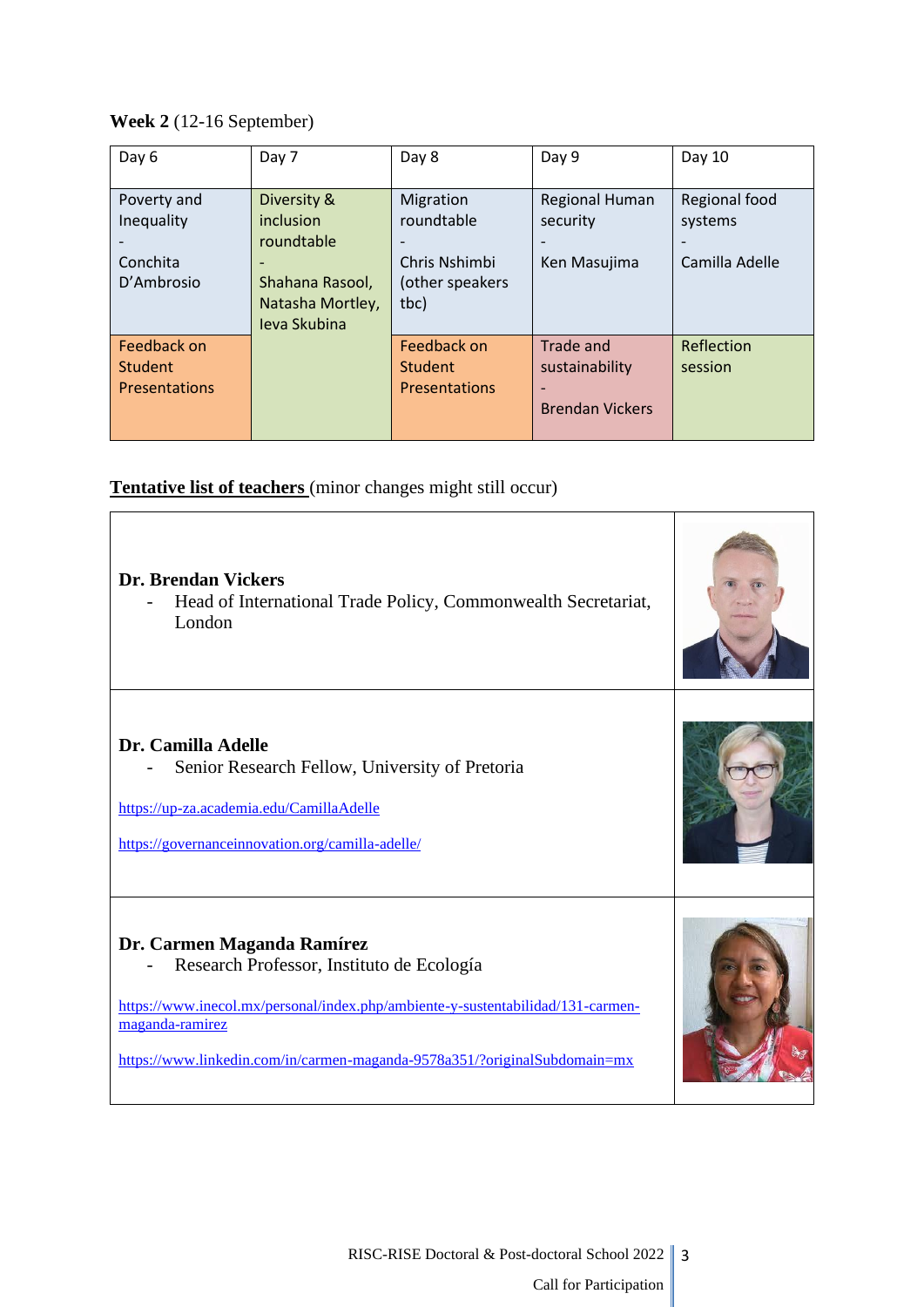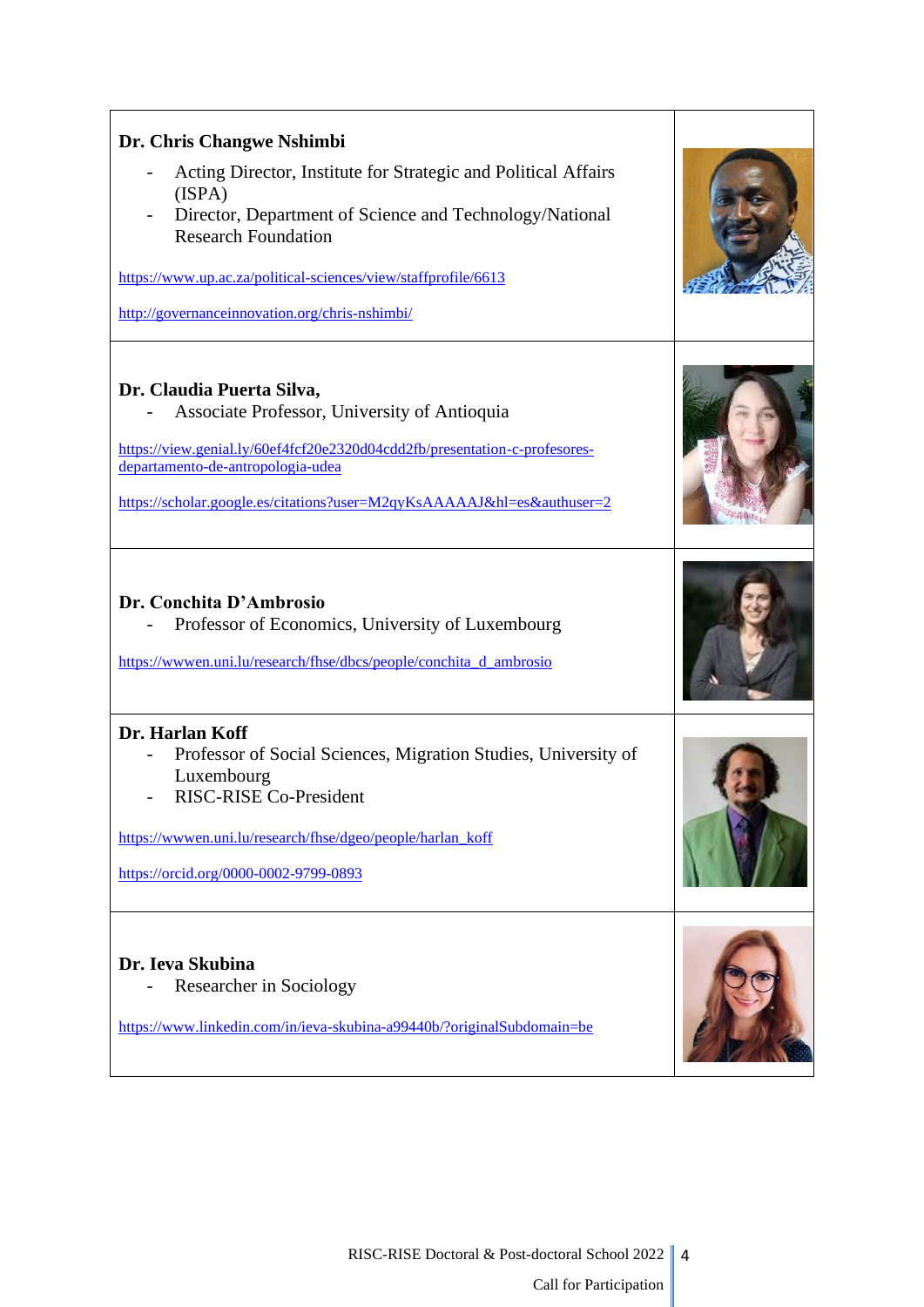| Dr. Ken Masujima<br>Professor of Political Science, Kobe University<br>Former OECD-DAC staff<br>https://kuid-rm-web.ofc.kobe-<br>u.ac.jp/profile/en.6faa727f24ef05a1520e17560c007669.html                                                                               |  |
|-------------------------------------------------------------------------------------------------------------------------------------------------------------------------------------------------------------------------------------------------------------------------|--|
| Dr. Leila Abdool Gafoor<br>Team Leader, Centre for Psychological Services and Career<br>Development, University of Johannesburg<br>https://www.linkedin.com/in/dr-leila-abdool-gafoor-47931021/?originalSubdomain=za                                                    |  |
| Dr. Natasha Kay Mortley<br>Lecturer, Institute for Gender and Development Studies,<br>University of the West Indies<br>https://uwi.edu/igds/dr-natasha-mortley                                                                                                          |  |
| <b>Dr. Patrick Bond</b><br>Professor of political ecology, University of Johannesburg<br>https://www.uj.ac.za/members/patrick-bond/<br>https://orcid.org/0000-0001-6657-7898                                                                                            |  |
| <b>Sara Tolonen</b><br>Financial Specialist, Finnish Ministry of Finance<br>https://www.linkedin.com/in/sara-tolonen-<br>6a04879a/?original_referer=https%3A%2F%2Fwww%2Egoogle%2Ecom%2F&origina<br>lSubdomain=fi                                                        |  |
| <b>Dr. Shahana Rasool</b><br>Vice President, Association for Schools of Social Work in Africa<br>(ASSWA)<br>Associate Professor, University of Johannesburg<br>https://aaawgs.tiikm.com/shahana-rasool/<br>https://scholar.google.com/citations?user=AUKm8rsAAAAJ&hl=en |  |